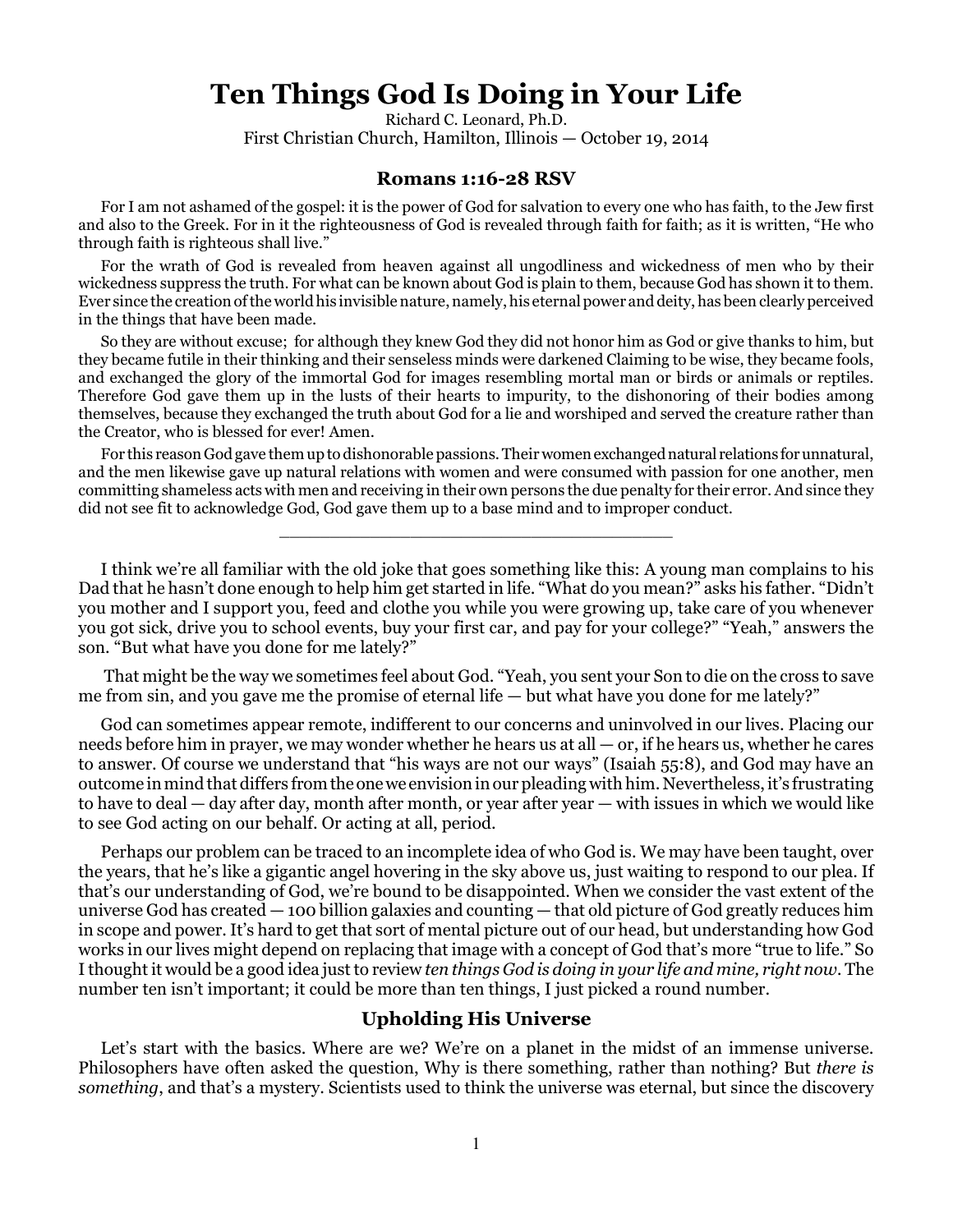of the expanding universe and the echo of its creation in the background radiation, scientists now understand that the universe had a beginning, just like the Bible says: "In the beginning God created." That's fine, but according to some theories that could have been fourteen billion years ago. What has God done about it lately?

When you stop to think about it, it's not enough just to "get the ball rolling." Something has to keep it going, or it stops. When you think about the universe, something has to be holding it up, so to speak, or it would collapse into chaos. Scientists don't really know what that is; they speak of "dark matter" and "dark energy" — that is, "stuff" that can't be detected electromagnetically. They only know it's there because of its gravitational effects on other things. That invisible stuff makes up 95% of the mass of the universe; what holds that up?

We're reminded of Hebrews 1:2-3: "In these last days [God] has spoken to us by a Son, whom he appointed the heir of all things, through whom also he created the world. He reflects the glory of God and bears the very stamp of his nature, upholding the universe by his word of power." So that's the first thing, the basic thing, God has been doing lately. He's upholding his universe.

#### Managing His Universe

So we have a universe because of what God is doing right now. But, secondly, the universe has to be managed and organized. There are four universal forces: electromagnetism, the "strong nuclear force, the "weak nuclear force," and gravity which is the weakest of all. Nobody understands what any of these things are — for instance, what's gravity? We see it working, but we don't know what it is. And the amazing thing is that all these forces have to be perfectly balanced with each other. There are actually more than thirty such physical properties, including the speed of light. If these factors weren't precisely balanced the universe couldn't exist as we know it. Scientists call this the "anthropic principle," or the "fine tuning" of the universe.

If you turn that dial on your radio just a little bit, you lose the station you're listening to; imagine if you have to turn thirty different dials each to a precise point to get the station to come in. The universe is like that; if any of these dials had been turned a hair to the left or the right, we wouldn't exist. God is maintaining that balance, managing his creation. That's the second thing he's been doing for us, lately.

God made a universe, and according to the Bible he called it *good*, and he continues to manage it. So the very existence of all things is a cause for rejoicing in God. Maltbie D. Babcock expressed our attitude in his famous hymn:

This is my Father's world, and to my listening ears All nature sings, and round me rings the music of the spheres... This is my Father's world: He shines in all that's fair; In the rustling grass I hear Him pass; He speaks to me everywhere. (Maltbie D. Babcock, 1901)

## Giving Life

That brings us to the third point: God is giving us life. Evolutionists claim that life just came about by accident; the earth was just a rock, and somehow life just emerged from rocks. But there's a big difference between a rock and a living creature; what is that difference, and where does it come from? We've all heard of the DNA code, the information hidden in the cells of even the simplest living organisms. That information controls how living beings develop and reproduce; it has to be incredibly complex information, and also information specifically sequenced, like computer code, to produce a certain result.

Biological science has no natural explanation for where this information came from. There aren't enough elementary particles in the universe to interact with each other, and there hasn't been enough time since the universe began, for enough events to have taken place to produce it just by accident. Or, as scientists would put it, the "probability resources" of the entire universe aren't great enough to explain even a fraction of what they call this "specified complexity." But we know from experience that information is produced by intelligence. The life-giving information hidden in all creatures is the work of the mind of God, just as Paul says in Acts 17:25: "He himself gives to all men life and breath and everything."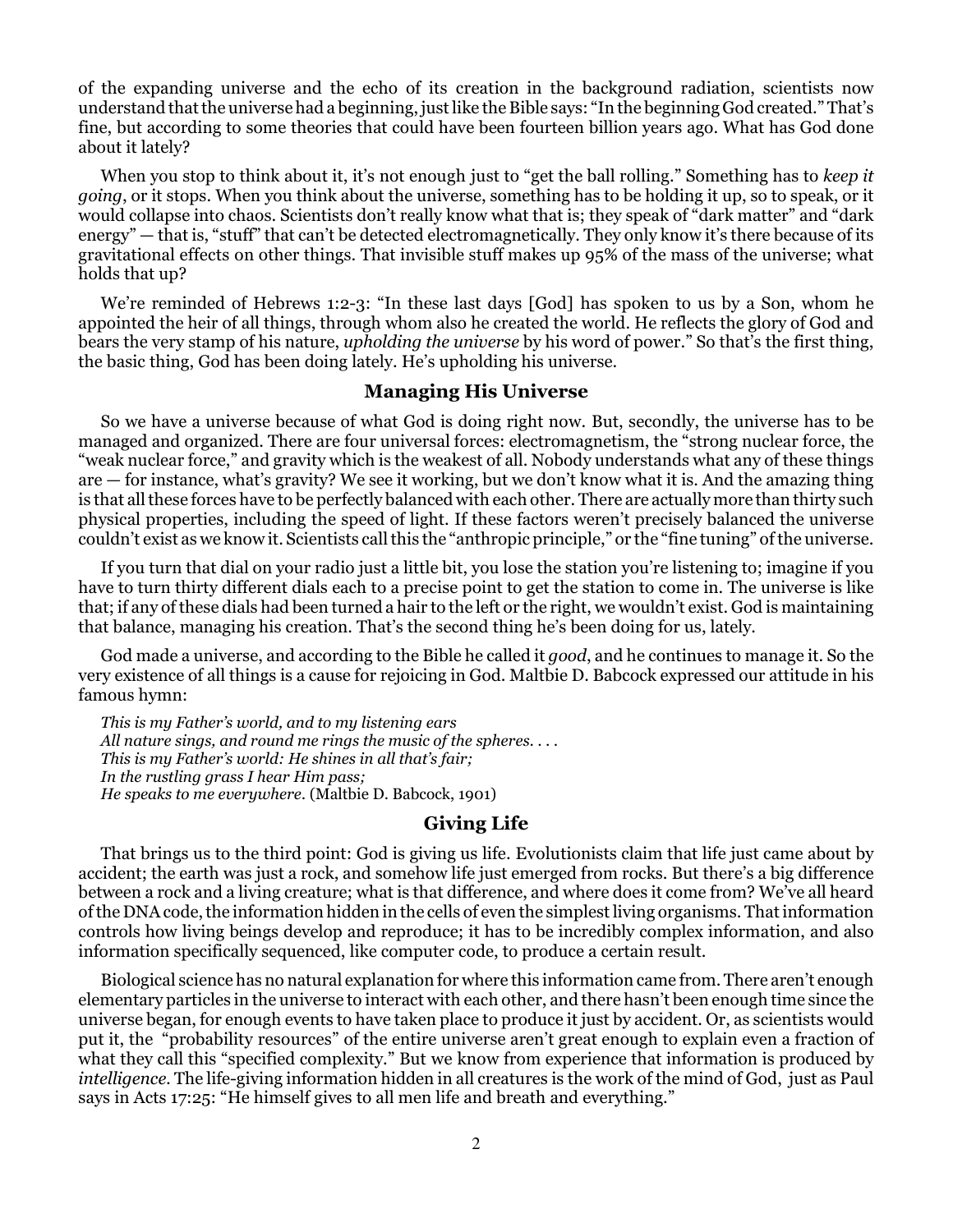## Providing for Our Needs

So we're alive, because of what God is doing for us now, and that's great. But since we're alive we need things to live on; we need what theologians call the providence of God, and it's at work today. That's our fourth point: God is providing for our needs on an ongoing basis. As Jesus pointed out, the nourishing rain and the warming sunlight fall upon everyone, whether or not a person seems to deserve them (Matthew 5:45). The seasons come and go, seeds spring to life and produce crops, farm animals are born to give milk or meat, natural resources come forth from the earth to provide raw materials for human industry.

If the Creator wasn't upholding his creation to make these things happen, and if he hadn't fine-tuned it in exactly the way he has, our life wouldn't be possible. Not only that, but the fact that we've been placed on this earth with the opportunity to make something of our lives is evidence that God is at work, continuing to sustain and undergird the support structure for human life.

## Working Through People

I guess you've all heard the story of the man marooned on the roof of his house by a rising flood. He prayed that God would rescue him. Then someone swam to him with an extra life jacket. "No," said the man, "I don't need that. God's going to help me." Then somebody came by in a rowboat and told him to get in, but he refused. "I don't need your help; God will rescue me." The waters were still rising when a helicopter flew over him and dropped a ladder, but he waved it off, shouting, "I'm waiting for God to save me." Finally the water swept over the top of the house, and the man drowned. As he entered heaven, he complained to God. "I prayed; why didn't you rescue me?" "What do you mean?" God replied. "I sent you someone with a life jacket, then I sent a rowboat, then I sent a helicopter!"

This is our fifth point: God provides for our needs — but usually he does that *through other people*. Other human beings brought us to birth; other people took care of us as we grew up; someone else provided for our education and employment; other men and women took care of us when we were ill; and it was another person who led each of us to faith in Christ. That's an obvious way God is working, every day, in your life and mine. More often than not his answer to prayer comes through people who care for us and help us along life's way. His answer to your health needs, for example, might come through your physician. And we can be the answer to another's prayer; as Paul puts it, "God is at work in you, both to will and to work for his good pleasure" (Philippians 2:13).

#### Working Miracles

Now consider a sixth thing God has been doing for us, lately. When we talk about what we'd like him to do for us there are certainly times when we'd like him to work a miracle. We're facing a serious illness, for example, for which medical professionals don't offer much help. Or we hit a major financial reversal, and don't see how we can recover because our resources are limited. So sometimes we pray for miracles, and then we might lose faith when no miracle takes place. For more than two centuries our European and North American culture, influenced by the philosophy of "scientific materialism," has disbelieved in miracles. They just don't happen, people feel, because God — if he even exists — never suspends the laws of physics.

But that's only the case in our culture. In the "majority world" of Asia, Africa and Latin America people still believe in miracles, and *depend on them* because they have no other resource. In a massive two-volume work published a few years ago, Craig Keener documents thousands of testimonies, world-wide, to things God had done in answer to prayer. These are events that can't be explained except through God's direct intervention, in ways no one understands — things like sudden recovery from illness where modern medical care isn't available, or where physicians are available but haven't given any hope of recovery. Miracles are no substitute for seeking medical care when we can get it; for that matter, financial miracles are no substitute for wise management of our money. Divine intervention doesn't come automatically in response to a particular prayer formula; it always comes at God's initiative. Nevertheless, miracles do happen.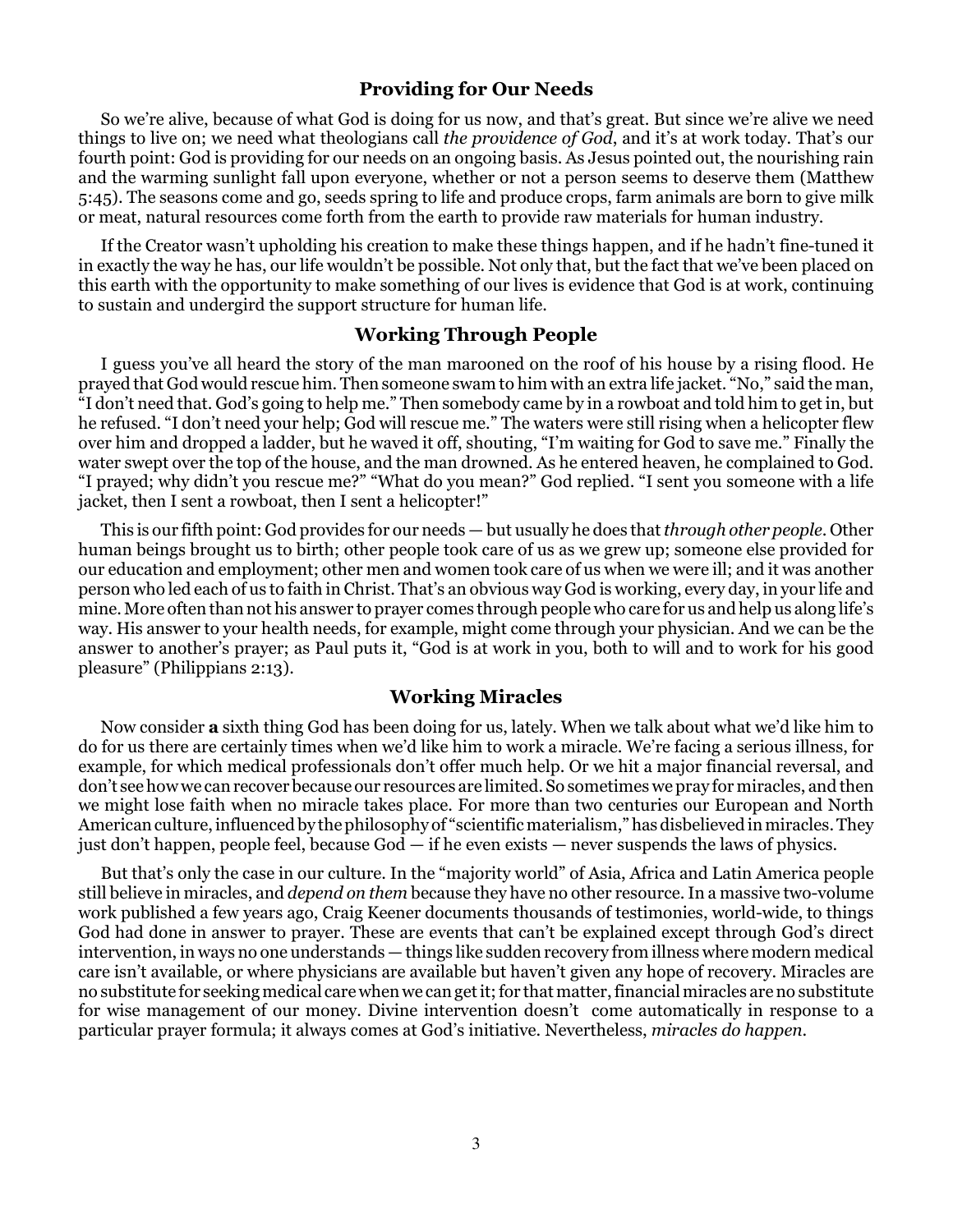# Establishing Truth

Our seventh item is this: God is establishing truth. Truth seems intangible, something we can't grab hold of or actually observe at work. But truth is the same as reality; falsehood and unreality are what don't exist. Truth can be compared with light. Light always dispels darkness, which has no defense against it because it isn't really anything at all. As the Apostle John wrote, "the light shines in the darkness, and the darkness has not overcome it" (John 1:5). It's God who establishes reality, because reality is grounded in his work as Creator. The laws of mathematics don't change, for example, nor do the principles of logic. Two plus two still equals four, even if some people think it equals five. Something can't be both true and not-true at the same time; that's called the "law of non-contradiction." A computer byte is either turned on or it's turned off; that's the principle of digital information, the difference between one thing and another.

And it was God who invented information in the first place, when he created the universe by dividing one thing from another — light from darkness, "waters" below from "waters" above. Two people of the same sex may claim to be married, but that's not a marriage no matter how many courts claim it is because the necessary difference isn't there. Whether people believe it or not, *reality is what it is*, and it will eventually prevail over what is not — whatever tries to come against it. As the apostle Paul wrote, "Let God be true, but every man a liar" (Romans 3:4 KJV). We can process information, and come to the knowledge of the truth, because of the continuous work of God.

#### Executing Justice

If the Creator is in control of his universe, then we ought to see him at work establishing justice in our world, and that is our eighth point. In the Bible, justice and judgment are the same thing. God has structured the universe, and human life, in such a way that actions lead to consequences, so even harmful events will eventually reveal his action. A nation that discards values such as responsibility, perseverance, industriousness, generosity, honesty, or respect for human life will degenerate into chaos. This judgment is what the Bible knows as the wrath of God — the inevitable consequence of ignoring his pattern for human conduct. As the Apostle Paul wrote, "the wrath of God is revealed from heaven against all ungodliness and wickedness of men who by their wickedness suppress the truth" (Romans 1:18).

Even when events don't seem good to us, God is still executing his justice. Eventually those who obey God will be vindicated by the success of their life style. As Paul goes on to write, "He will render to every man according to his works: to those who by patience in well-doing seek for glory and honor and immortality, he will give eternal life" (Romans 2:6-7). Meanwhile, we can see God at work in all types of circumstances. Even bad things that happen reveal his activity, because "God is not mocked, for whatever a man sows, that he will also reap" (Galatians 6:7).

#### Clarifying Your Purpose

Let's go to point nine. What's God doing today? He is *clarifying your purpose*, and mine. Did you ever wonder why God put *you* here on this earth? Perhaps you've asked this question because you've run into serious problems and become discouraged. But thinking people, whether disappointed with life or not, have always asked, "Why am I here? What's my purpose in life?" The church has had a traditional answer to this question. "What is the chief end and aim of man?" The answer is, "To glorify God and enjoy him forever." That's a good answer, but the first chapter of the Bible puts it another way:

Then God said, "Let us make man in our image, after our likeness; and let them have dominion over the fish of the sea, and over the birds of the air, and over the cattle, and over all the earth, and over every creeping thing that creeps upon the earth." So God created man in his own image, in the image of God he created him; male and female he created them. And God blessed them, and God said to them, "Be fruitful and multiply, and fill the earth and subdue it; and have dominion over the fish of the sea and over the birds of the air and over every living thing that moves upon the earth" (Genesis 1:26-28).

The Lord reaffirmed this purpose to Abraham. He said, "I will indeed bless you, and I will multiply your descendants as the stars of heaven and as the sand which is on the seashore. And your descendants shall